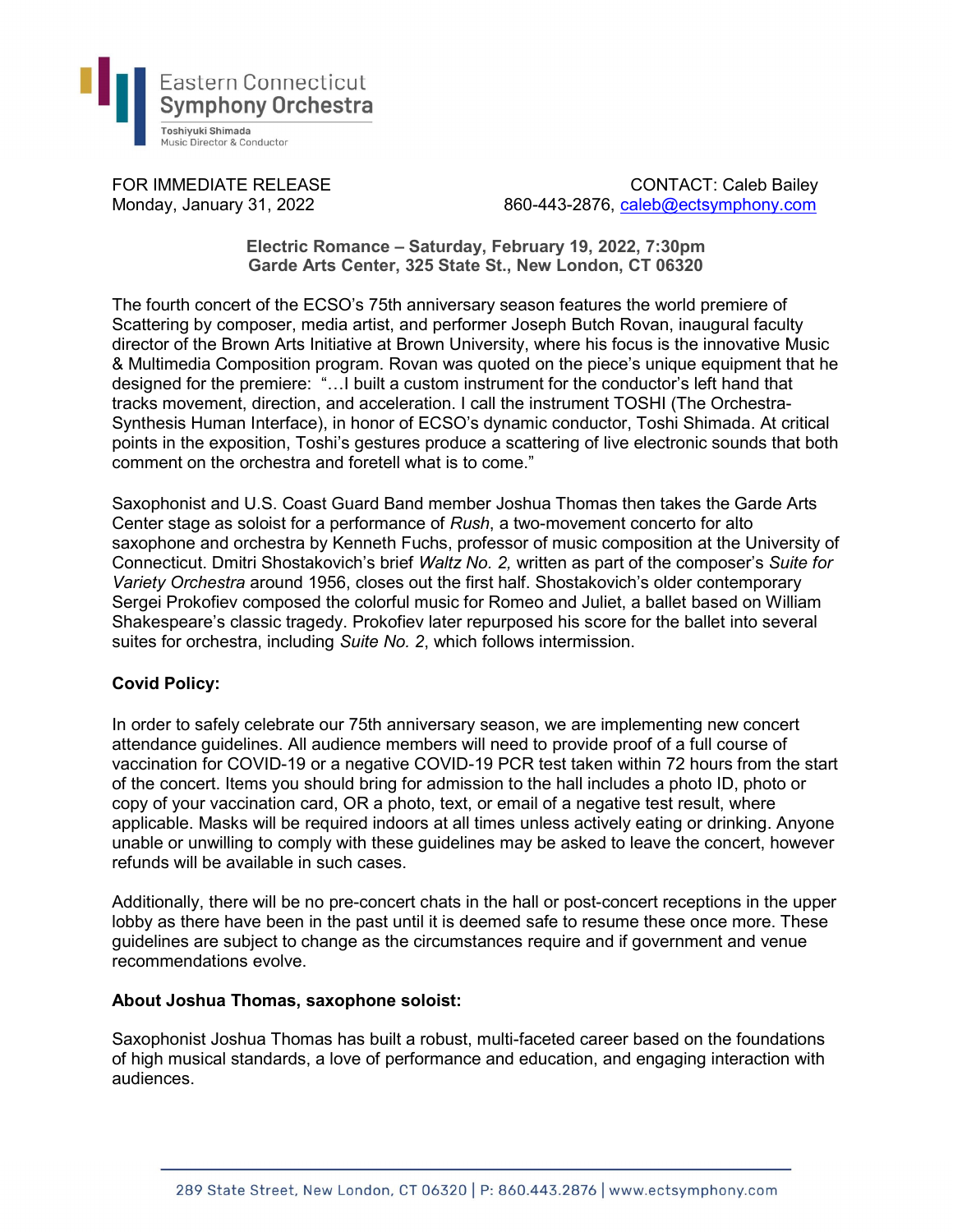

Since winning a coveted position as a full-time musician in the United States Coast Guard Band in 2000, he has performed hundreds of concerts around the world as a featured soloist, chamber musician, and a member of large ensembles. Away from the military, Thomas is active in performance and education. He is a member of the New London Big Band and the new music ensemble, the Bassless Trio. Thomas is currently on faculties at Eastern Connecticut State University, Connecticut College and the Hartt School community division.

A proponent of new music, Thomas has commissioned and premiered over 50 new works, from concertos, to electro/acoustic and unaccompanied works, to chamber music. Currently, he leads Smart Repertoire, a commissioning consortium that cultivates new works for intermediate level saxophonists.

Thomas received his Bachelor of Music Education at Michigan State University, Master of Music in performance at Louisiana State University, Master of Arts in music theory at Connecticut College, and Doctorate of Musical Arts in performance at the University of Hartford's Hartt School of Music.

## About Joseph Butch Rovan, composer:

Joseph Butch Rovan is a composer, media artist, and performer on the faculty of the Department of Music at Brown University, where he helped develop the Music & Multimedia Composition (MMC) program. From 2013-16 he was chair of Music and from 2016-19 he was the inaugural faculty director of the Brown Arts Initiative.

Prior to his work at Brown, Rovan was a compositeur en recherche with the Real-Time Systems Team at the Institut de Recherche et Coordination Acoustique/Musique (IRCAM) in Paris, as well as a faculty member at both Florida State University and the University of North Texas, where he directed CEMI, the Center for Experimental Music and Intermedia. Rovan worked at Opcode Systems before leaving for Paris, serving as Product Manager for Max, OMS and MIDI hardware.

Rovan received his Ph.D. in Music from the University of California at Berkeley, where he studied with Richard Felciano, Olly Wilson, and Jorge Liderman. He has received prizes from the Bourges International Electroacoustic Music Competition, first prize in the Berlin Transmediale International Media Arts Festival, and his work has been performed throughout Europe and the U.S. His interactive installation Let us imagine a straight line was featured in the 14th WRO International Media Art Biennale, Poland, and his work of the survival of images, for custom GLOBE controller, video and sound, is included on the Computer Music Journal DVD Sound and Video Anthology. His music appears on the Wergo, EMF, Circumvention, and SEAMUS labels.

Rovan's research includes new sensor hardware design and wireless microcontroller systems. His research into gestural control and interactivity has been featured in IRCAM's journal Resonance, Electronic Musician, the Computer Music Journal, the Japanese magazine SoundArts, the CDROM Trends in Gestural Control of Music (IRCAM 2000), and in the book Mapping Landscapes for Performance as Research: Scholarly Acts and Creative Cartographies (Palgrave Macmillan, 2009). In 2019 he was awarded a patent with collaborator Peter Bussigel for a new electronic musical instrument design.